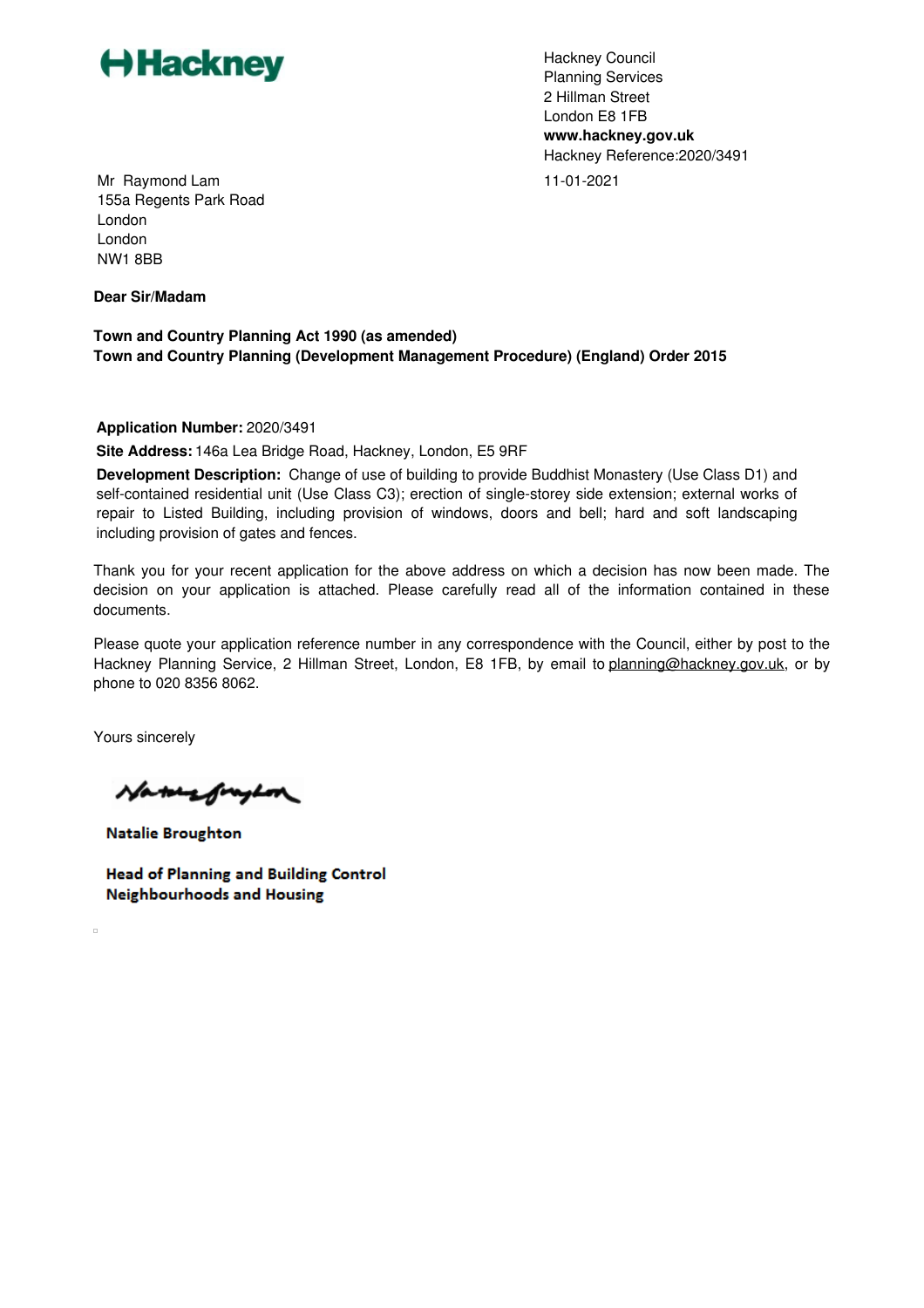# **PLANNING DECISION NOTICE**

### **Town and Country Planning Act 1990 as amended**

| Agent:                                 | Raymond Lam<br>155a Regents Park Road<br>London<br>London<br><b>NW1 8BB</b> | <b>Applicant: Long Huynh</b>                                                                  | Princess Of Wales, 146 Lea Bridge<br>Road<br>Hackney<br>London<br>E5 9RB |
|----------------------------------------|-----------------------------------------------------------------------------|-----------------------------------------------------------------------------------------------|--------------------------------------------------------------------------|
| Part 1- Particulars of the Application |                                                                             | <b>Application No:</b><br>Date of Application:<br>Date Validated:<br><b>Application Type:</b> | 2020/3491<br>16-11-2020<br>16-11-2020<br><b>Full Planning Permission</b> |

## **Town and Country Planning (Development Management Procedure) (England) Order 2015**

**Proposal:** Change of use of building to provide Buddhist Monastery (Use Class D1) and selfcontained residential unit (Use Class C3); erection of single-storey side extension; external works of repair to Listed Building, including provision of windows, doors and bell; hard and soft landscaping including provision of gates and fences.

**Location:** 146a Lea Bridge Road, Hackney, London, E5 9RF

**Plan Numbers:** A000; A110 Rev 2; A110; A150; A201 Rev 1; A202 Rev 1; A203 Rev 1; A250; A251; A400; A401; A403; A404; A405; A406; A410; A601; EC102; Design and Scheme Amendment Statement, including Structural Appraisal and Site Progress Photographs; Heritage Statement Addendum

### Part 2 – Particulars of Decision: **Granted - Extra Conditions**

Notice is hereby given that the London Borough of Hackney as local planning authority in pursuance of its powers under the above mentioned Act and Rules, Orders and Regulations made there under permits the development referred to in Part1, in accordance with the plan(s) submitted and subject to the following condition(s):

# **Conditions:**

**1-** The development hereby permitted must be begun not later than the expiration of three years beginning with the date of this permission.

REASON: In order to comply with the provisions of the Town and Country Planning Act 1990 (as amended).

**2-** The Development hereby permitted shall only be carried out and completed strictly in accordance with the submitted plans hereby approved and any subsequent approval of details.

REASON: To ensure that the development hereby permitted is carried out in full accordance with the plans hereby approved.

**3-** Prior to the commencement of development, full details and particulars of the below shall be submitted to and approved in writing by the LPA:

a) the proposed works detailing the materials, method and finishes of the proposed repair and alteration works;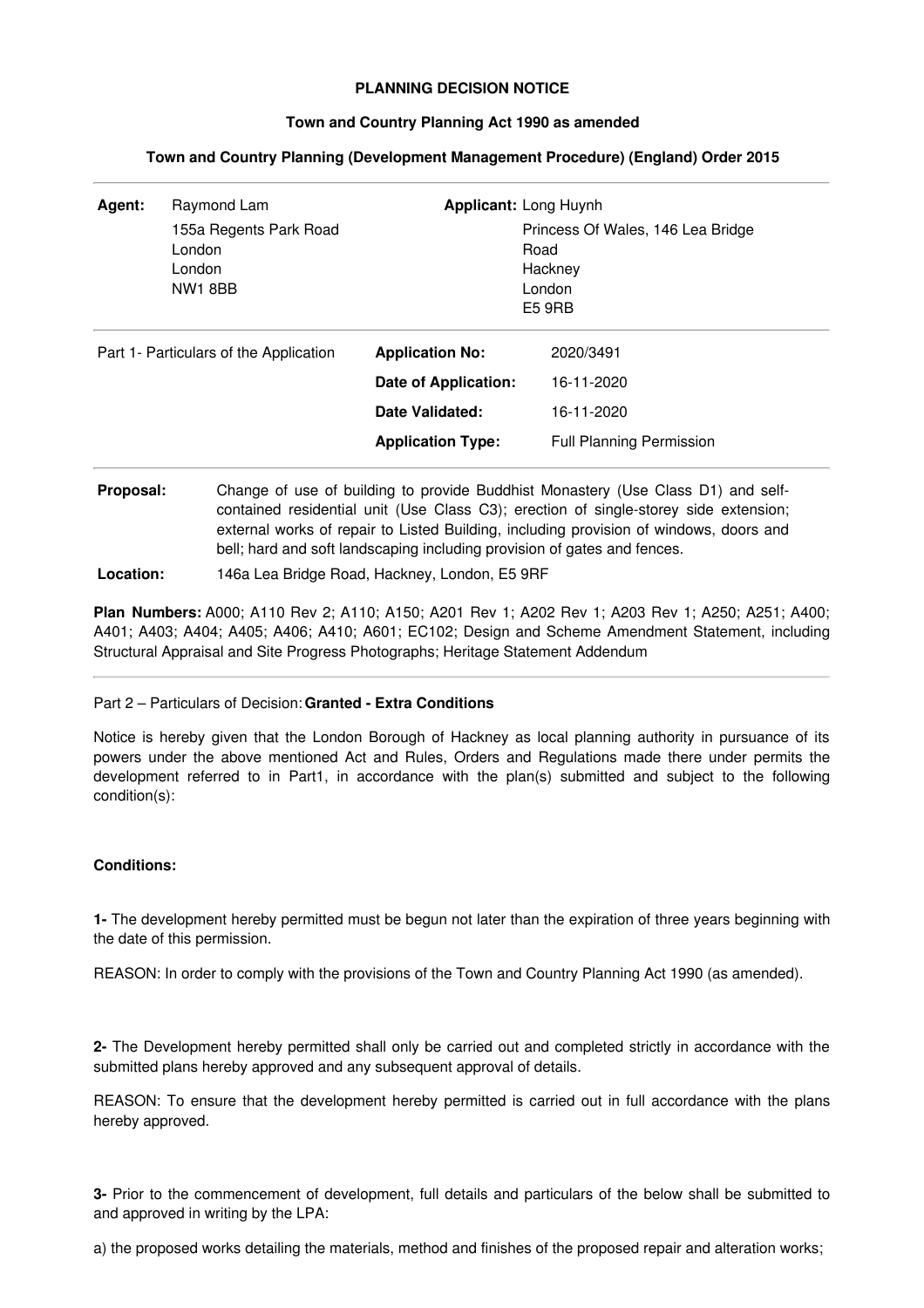b) all proposed windows, doors and rooflights with details of the materials to be used;

c) the proposed boundary treatment and the garden sub-division;

d) opaque glazing; shall be as previously approved by the Local Authority under reference 2018/3789 except insofar as amended by this permission.

REASON: To ensure that special regard is paid to protecting the special architectural and historic interest and integrity of the listed building and the character and appearance of the Conservation Area.

**4-** The first floor Bedroom 1 window, as shown on drawing number A110 Rev 2, shall be opaque glazed and fixed shut to a height of 1.8m.

REASON: To safeguard against overlooking and a loss of privacy.

**5-** The details of the Tree Protection Method Statement shall be as previously approved by the Local Authority under reference 2018/3789 except insofar as amended by this permission. The measures identified in the Method Statement shall be implemented in full during the construction works associated with the development.

REASON: In order to safeguard the trees which are an important amenity feature in the surrounding area.

**6-**The details of the hard and soft landscaping scheme for the front of the development shall be as previously approved by the Local Authority under reference 2018/3789 except insofar as amended by this permission. All landscaping in accordance with the scheme, when approved, shall be carried out within a period of six months from the date on which the development of the site commences or shall be carried out in the first planting (and seeding) season following completion of the development and maintained in perpetuity.

REASON: To enhance the character, appearance and ecology of the development and contribution to green infrastructure.

**7-**No works of excavation adjacent to the trees on site shall take place until an Arboricultural Method Statement has been submitted to, and approved in writing by, the local planning authority. The works shall then be carried out is strict compliance with the approved method statement.

REASON: To safeguard the trees of significant amenity value.

**8-**The residential unit hereby permitted shall only be occupied in association with the place of worship and shall not be used as a separate independent residential unit.

REASON: To safeguard the amenities of the users of the shrine room and the occupier of the residential unit.

### **Informative/s:**

**1-** The applicant is advised that the wider application site includes Canal and River Trust land. The applicant is advised that any encroachment into, or access over Trust property, including landscaping and drainage, requires the written consent of the Canal and River Trust and they should contact the Canal and River Trust Estates Surveyor (Bernadette.mcNicholas@canalrivertrust.org.uk) for more information. The applicant is advised that any existing hoardings or enclosure of Canal and River Trust property requires the written consent of the Trust, and the should contact the Trust's Estates Surveyor ( Bernadette.mcNicholas@canalrivertrust.org.uk ) regarding the same. The applicant is advised to review the Canal & River Trust's "Code of Practice for works affecting the Canal & River Trust and to contact the Trust's works Engineer, Steve Ellis (Steven.Ellis@canalrivertrust.org.uk) in order to ensure that any necessary consents are obtained and that the works are compliant. ( https://canalrivertrust.org.uk/business-and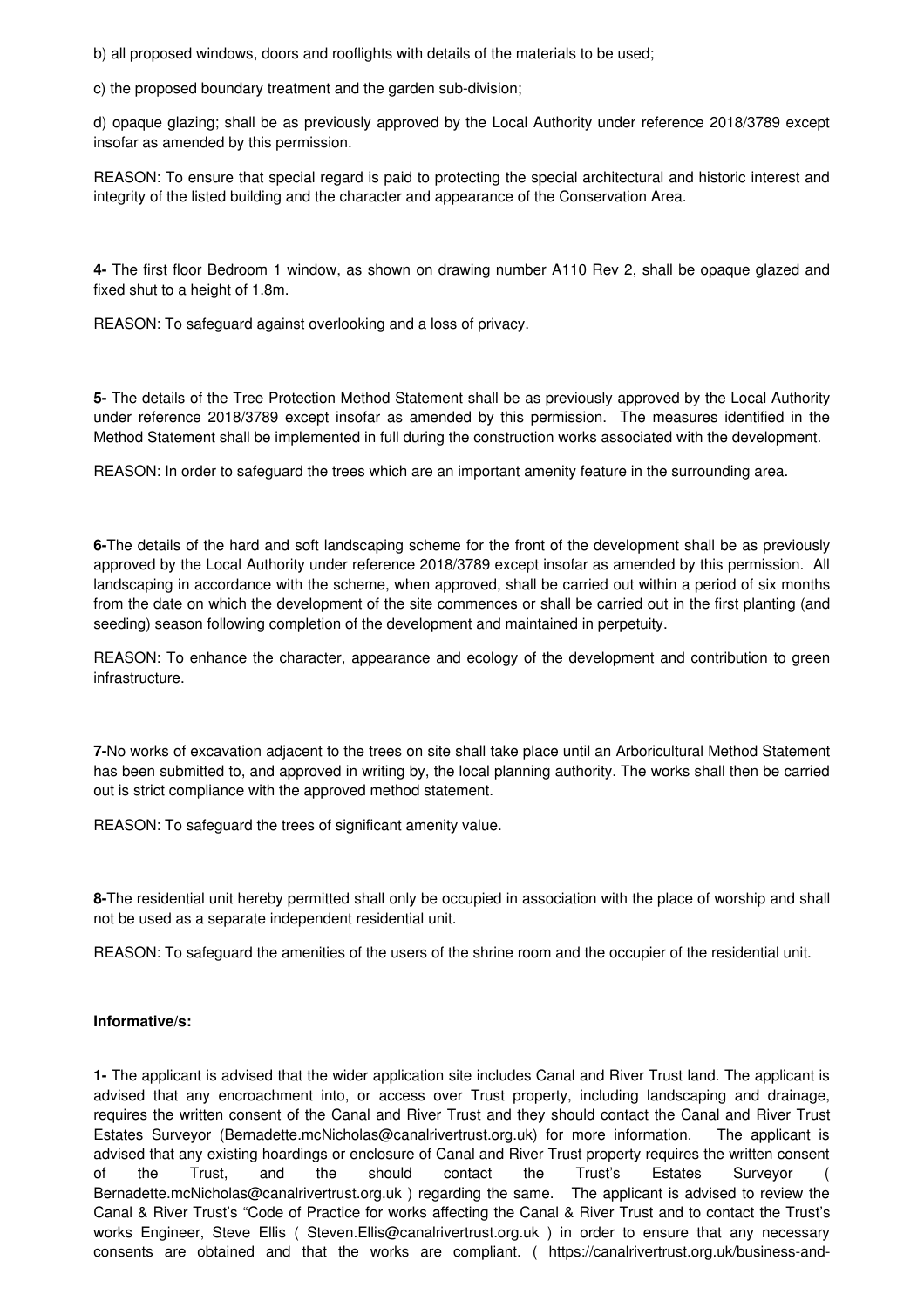trade/undertaking-works-on-ourpropertyandour-code-of-practice )

**2-**Building Control Your attention is drawn to the provisions of the Building Act 1984 and other Building Control legislation, which must be complied with to the satisfaction of The Building Control Service, 2 Hillman Street, LONDON, E8 1FB. Telephone No: 020 8356 8124. Before any building work (including improvements to means of escape and changes of use) is commenced on site, detailed plans, together with the appropriate application form must be submitted for approval and early consultation is advised.

**3-**Hours Of Building Works (Monday to Friday 08:00-18:00 hours; Saturdays 08:00-13:00 hours; at no time on Sundays and Public Holidays) Your attention is drawn to the provisions of Section 60 of the Control of Pollution Act 1974 which imposes requirements as to the way in which building works are implemented including the hours during which the work may be carried out. This Act is administered by the Councils The Pollution Control Service, 1, Hillman Street, Hackney, E8 1DY Telephone No: 020 8356 3000. You are advised to consult that Division at an early stage.

**4-**Hackney Planning Service adopts a positive and proactive approach when engaging with applicants / agents in line with the National Planning Policy Framework. As part of our planning process, we endeavour to contact applicants / agents regarding any minor issues that may be able to be resolved during the course of the application, providing an opportunity to submit amendments before a final decision is made. We also encourage the pre-application service to avoid delays as a result of amendments and unforeseen issues during the planning process.

**Date of Decision:** 11-01-2021

Yours sincerely

Naturefraghon

**Natalie Broughton** 

**Head of Planning and Building Control Neighbourhoods and Housing**